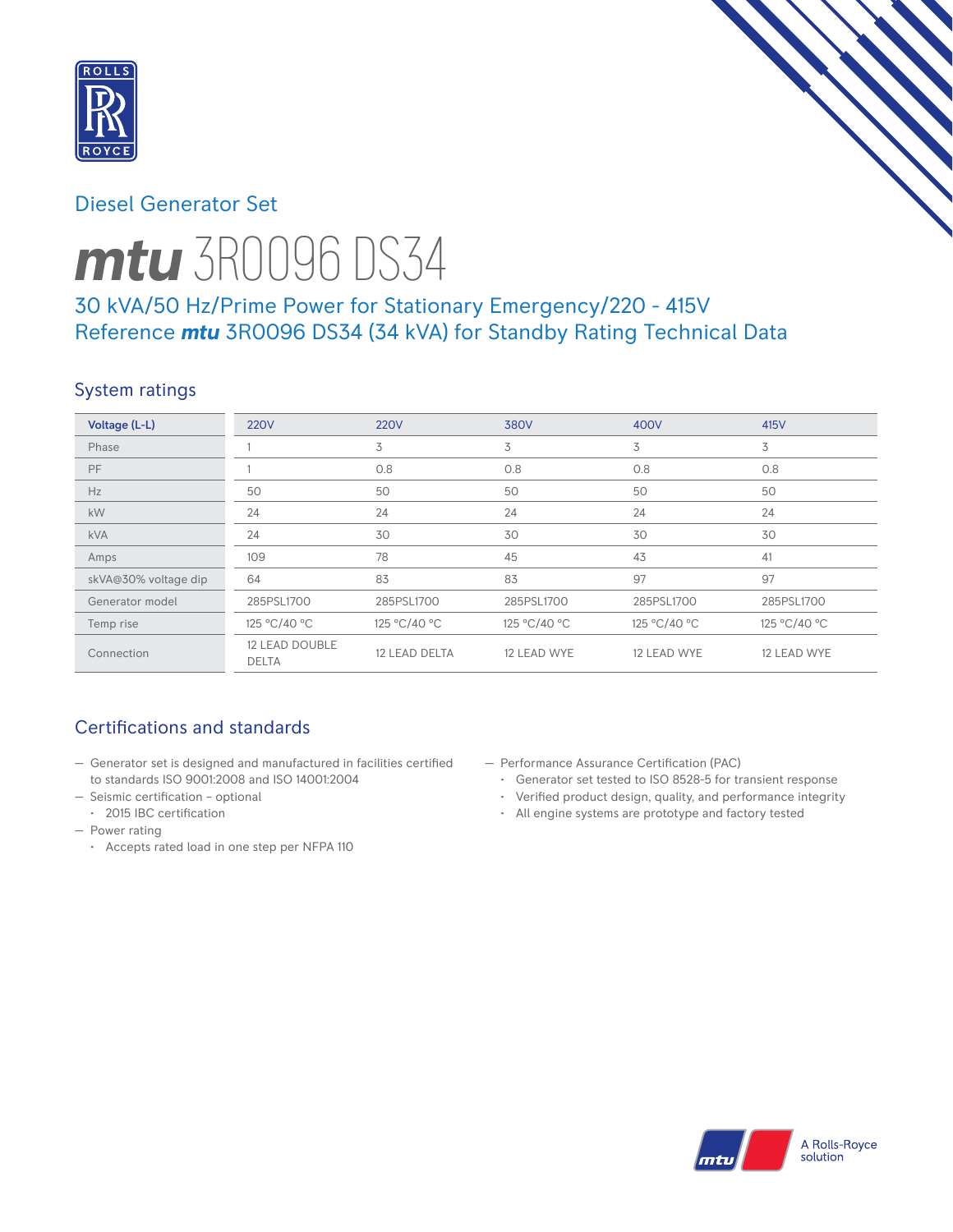## Standard features \*

- Single source supplier
- Global product support
- Two (2) Year/3,000 Hour Basic Limited Warranty
- 3029TFG89 diesel engine
	- 2.9 liter displacement
	- 4-cycle
- Engine-generator resilient mounted
- Complete range of accessories
- Cooling system
	- Integral set-mounted
	- Engine-driven fan

## Standard equipment \*

### Engine

- Air cleaners
- Oil pump
- Oil drain extension and shut-off valve
- Full flow oil filter
- Fuel filter with water seperator
- Jacket water pump
- Thermostat
- Blower fan and fan drive
- Radiator unit mounted
- Electric starting motor 12V
- Governor mechanical droop
- Base formed steel
- SAE flywheel and bell housing
- Charging alternator 12V
- Battery box and cables
- Flexible fuel connectors
- Flexible exhaust connection

### Generator

- NEMA MG1, IEEE, and ANSI standards compliance for temperature rise and motor starting
- Self-ventilated and drip-proof
- Superior voltage waveform
- Solid state, volts-per-hertz regulator
- $\pm$  1% voltage regulation no load to full load
- Brushless alternator with brushless pilot exciter
- 4 pole, rotating field
- 125 °C maximum prime temperature rise
- 1-bearing, sealed
- Flexible coupling
- Full amortisseur windings
- 125% rotor balancing
- 3-phase voltage sensing
- 100% of rated load one step
- 5% maximum total harmonic distortion
- Generator
	- Brushless, rotating field generator
	- 2/3 pitch windings
	- 250% short circuit capability with optional Permanent Magnet Generator (PMG)
- Digital control panel(s)
	- UL recognized, CSA certified, NFPA 110
	- Complete system metering
	- LCD display

## Digital control panel(s)

- Digital metering
- Engine parameters
- Generator protection functions
- Engine protection
- Windows®-based software
- Multilingual capability
- Communications to remote annunciator
- Programmable input and output contacts
- UL recognized, CSA certified, CE approved
- Event recording
- IP 54 front panel rating with integrated gasket
- NFPA 110 compatible

\* Represents standard product only. Consult the factory/*mtu* Distributor for additional configurations.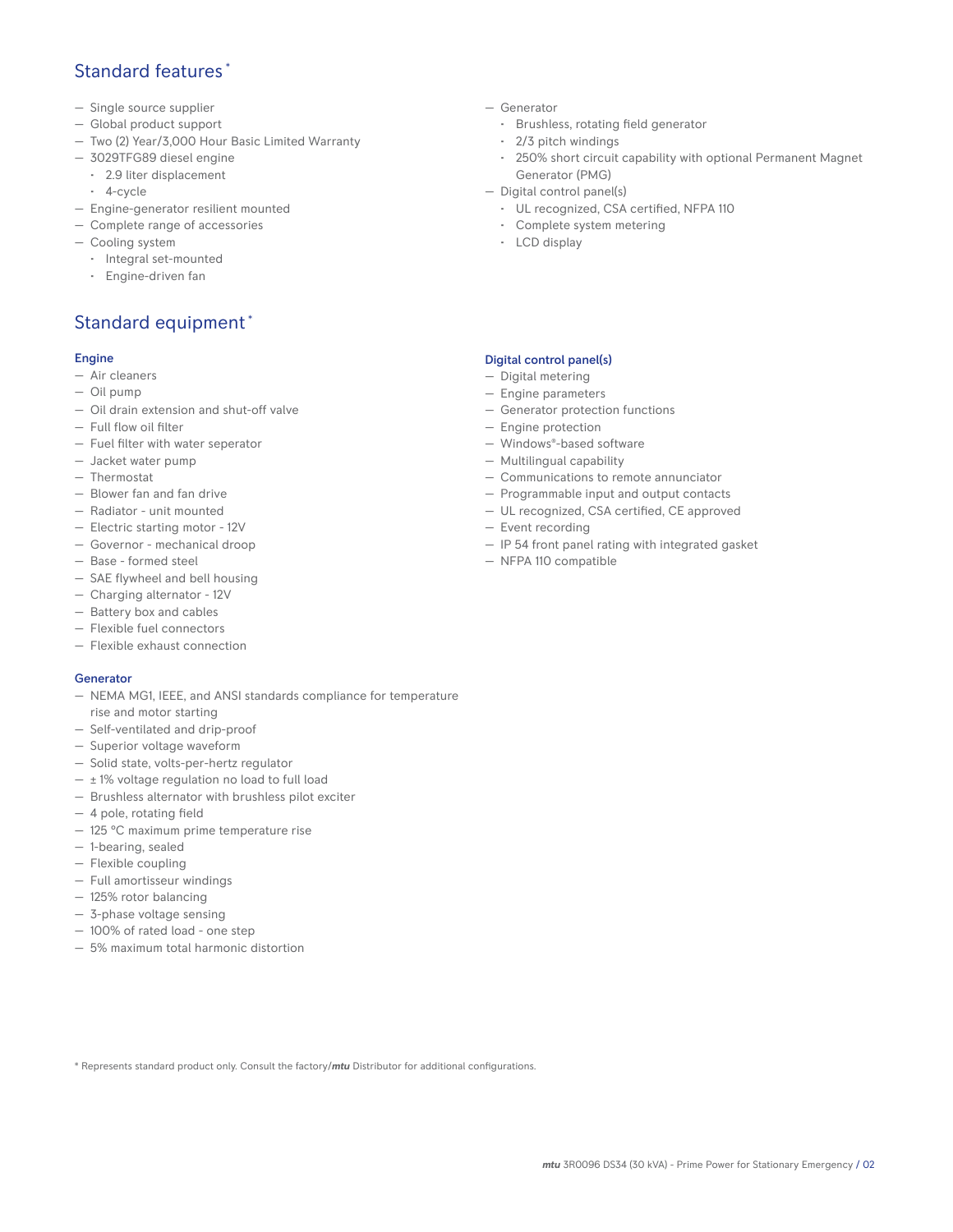# Application data

### Engine

| Manufacturer                         | John Deere       |
|--------------------------------------|------------------|
| Model                                | 3029TFG89        |
| Type                                 | 4-cycle          |
| Arrangement                          | 3-inline         |
| Displacement: $L$ (in <sup>3</sup> ) | 2.9(177)         |
| Bore: cm (in)                        | 10.6(4.2)        |
| Stroke: cm (in)                      | 11(4.3)          |
| Compression ratio                    | 17.2:1           |
| Rated rpm                            | 1.500            |
| Engine governor                      | mechanical droop |
| Maximum power: kWm (bhp)             | 28 (38)          |
| Steady state frequency band          | ±1%              |
| Air cleaner                          | dry              |
|                                      |                  |

## Liquid capacity

| Total oil system: L (gal)             | 8(2.1)   |
|---------------------------------------|----------|
| Engine jacket water capacity: L (gal) | 5.7(1.5) |
| System coolant capacity: L (gal)      | 11.4(3)  |

#### Electrical

| Electric volts DC                                            |     |
|--------------------------------------------------------------|-----|
| Cold cranking amps under -17.8 $^{\circ}$ C (O $^{\circ}$ F) | 925 |
| Batteries: group size                                        | 31  |
| Batteries: quantity                                          |     |
|                                                              |     |

#### Fuel system

| Fuel supply connection size    | 5/16" ID/-6 JIC |
|--------------------------------|-----------------|
| Fuel return connection size    | 5/16" ID/-6 JIC |
| Maximum fuel lift: m (ft)      | 2(6.6)          |
| Recommended fuel               | diesel #2       |
| Total fuel flow: L/hr (gal/hr) | 108 (28.6)      |

#### Fuel consumption

| At 100% of power rating: L/hr (gal/hr)<br>At 75% of power rating: L/hr (gal/hr) | 7.9(2.1)<br>5.7(1.5) |
|---------------------------------------------------------------------------------|----------------------|
| At 50% of power rating: L/hr (gal/hr)                                           | 4.2(1.1)             |
| Cooling - radiator system                                                       |                      |
| Ambient capacity of radiator: °C (°F)                                           | 50 (122)*            |
| Maximum restriction of cooling air: intake                                      |                      |
| and discharge side of radiator: kPa (in. H <sub>2</sub> O)                      | 0.12(0.5)            |
| Water pump capacity: L/min (gpm)                                                | 91(24)               |
| Heat rejection to coolant: kW (BTUM)                                            | 18.1 (1,029)         |
| Heat radiated to ambient: kW (BTUM)                                             | 3.5(197)             |
| Fan power: kW (hp)                                                              | 0.62(0.83)           |

\* Installation of a gravity exhaust louver in a Level 3 enclosure will reduce the ambient capacity of the cooling system by 5  $^{\circ}$ C (9  $^{\circ}$ F).

| Air requirements                                   |            |
|----------------------------------------------------|------------|
| Aspirating: *m <sup>3</sup> /min (SCFM)            | 2.7(95)    |
| Air flow required for radiator                     |            |
| cooled unit: *m <sup>3</sup> /min (SCFM)           | 42 (1.472) |
| Remote cooled applications; air flow required for  |            |
| dissipation of radiated generator set heat for a   |            |
| maximum of 25 °F rise: *m <sup>3</sup> /min (SCFM) | 12.7(444)  |
|                                                    |            |

 $*$  Air density = 1.184 kg/m<sup>3</sup> (0.0739 lbm/ft<sup>3</sup>)

Exhaust system

| Gas temperature (stack): <sup>o</sup> C (°F)                | 575 (1,067) |
|-------------------------------------------------------------|-------------|
| Gas volume at stack temperature: $m^3/m$ in (CFM)           | 6.3(222)    |
| Maximum allowable back pressure at                          |             |
| outlet of engine, before piping: kPa (in. H <sub>2</sub> O) | 7.5(30)     |